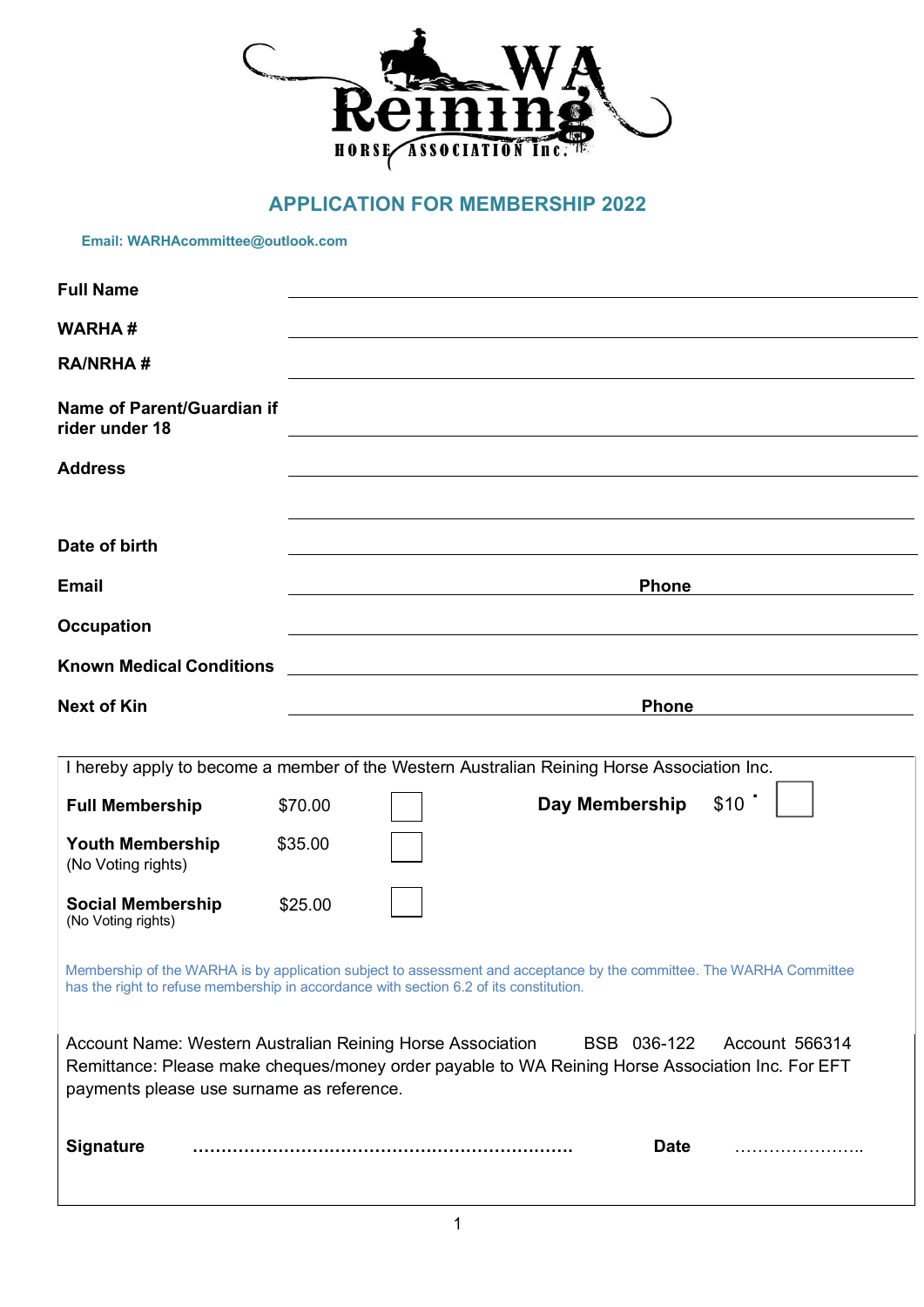

## **HORSE & RIDER DETAILS**

| Rider's Level of Reining Experience (please circle)                                                                                                               |                                                 |                                                                                                                                                                                                                                                                                                                                     |          |
|-------------------------------------------------------------------------------------------------------------------------------------------------------------------|-------------------------------------------------|-------------------------------------------------------------------------------------------------------------------------------------------------------------------------------------------------------------------------------------------------------------------------------------------------------------------------------------|----------|
|                                                                                                                                                                   | New to Reining                                  | Medium                                                                                                                                                                                                                                                                                                                              | Advanced |
| Horse's Level of Experience (please circle)                                                                                                                       |                                                 |                                                                                                                                                                                                                                                                                                                                     |          |
|                                                                                                                                                                   | Green                                           | Medium                                                                                                                                                                                                                                                                                                                              | Advanced |
| <b>Horse's Name</b>                                                                                                                                               |                                                 |                                                                                                                                                                                                                                                                                                                                     |          |
| <b>Horse's Owner Name (if</b><br>Lease in place)                                                                                                                  |                                                 |                                                                                                                                                                                                                                                                                                                                     |          |
| Horse's RA Licence #                                                                                                                                              | (if applicable)                                 |                                                                                                                                                                                                                                                                                                                                     |          |
| <b>Horse's NRHA Licence #</b><br>Please attach a copy of your NRHA Licence with membership application<br>competing in NRHA sanctioned classes.<br>website pages? | (if applicable)<br>Yes / No (please circle one) | To be apart of the High Point Buckle Series please attached a copy of your Horses Competition Licence if<br>Do you give WARHA permission to use photos taken of you at club events/shows to be used in articles and<br>Contact for horse transport in event of riderinjury:<br>Contact for horse transport in event of riderinjury: |          |
| with their instructions.                                                                                                                                          |                                                 | If the above contact is unavailable I give permission for the WARHA Committee to authorise transport of my Horse in accordance                                                                                                                                                                                                      |          |
| Veterinary Service Contact in event of Horse Injury:                                                                                                              |                                                 | <u> 1980 - John Stein, Amerikaansk politiker (</u>                                                                                                                                                                                                                                                                                  |          |
| alternative veterinary service in accordance with their instructions                                                                                              |                                                 | If the above veterinary service is unavailable I give permission for the WARHA Committee to authorise the attendance of                                                                                                                                                                                                             |          |
|                                                                                                                                                                   |                                                 |                                                                                                                                                                                                                                                                                                                                     |          |
|                                                                                                                                                                   |                                                 | If you have any specific instructions which need to be given to either transport or veterinary service please list these below:                                                                                                                                                                                                     |          |